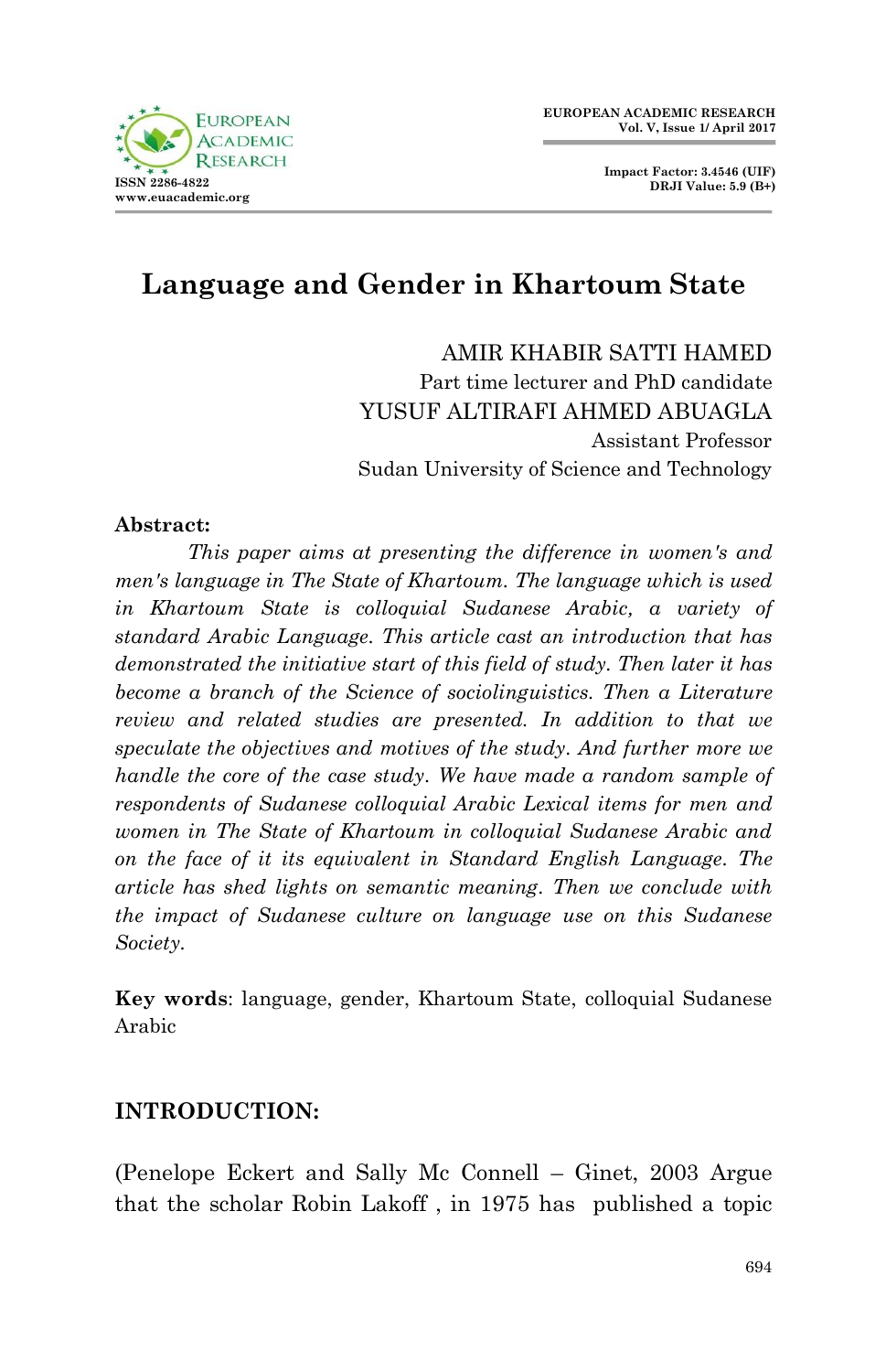with the little as language and women's place that made a great raw of discussion there were some people who found the inside of the article ironic according to their view point other found the topic as women nerd .While women who had got into entry gate of arguments involved in the issue and considered it as steps to be put forth.

Hence this was imitative start into the study of language and gender. In according to Lakoff (1975) women have different style in speaking from men.

It is an approach of or a way of speaking that indicates a subordinate location in community. Due to Lakoff women's language is prestigious with devices such as qualifier ( really happy, lovely, so beautiful) and example such as (sort of, I think ) this language of women language reflects tentative speed and unaffectedly and marginal . Thus this disqualification make a gab of distance between them and power or authority.

(Gender and Language: Challenging the stereotypes BRENDA WRIGHT 2002. http://www.birmingham.ac.uk/Documents/collegeartslaw/cels/es says/sociolinguistics/Wright5.pdf. - 15/12/2016 04:30 PM) Argue that, language and gender framework is demonstrated and imposed by men to females aiming of the exposure of domination and various aspect of language from a variety of perspectives still the profound studies of the study of gender, the study of females language and the studies of sociolinguistics almost can't establish justification to the reasons for the difference in women's and men's language. So as a result a far better research in this area is needed. Thus in this paper a survey is going to take place in The State of Khartoum capital of the Sudan. To investigate language and gender such as women's language in Khartoum State tends to the usage of vernacular and colloquial Arabic. Women in state of Khartoum tend to speak more than men. Women in Khartoum State for first class use flowery language as a prestige. Women try as far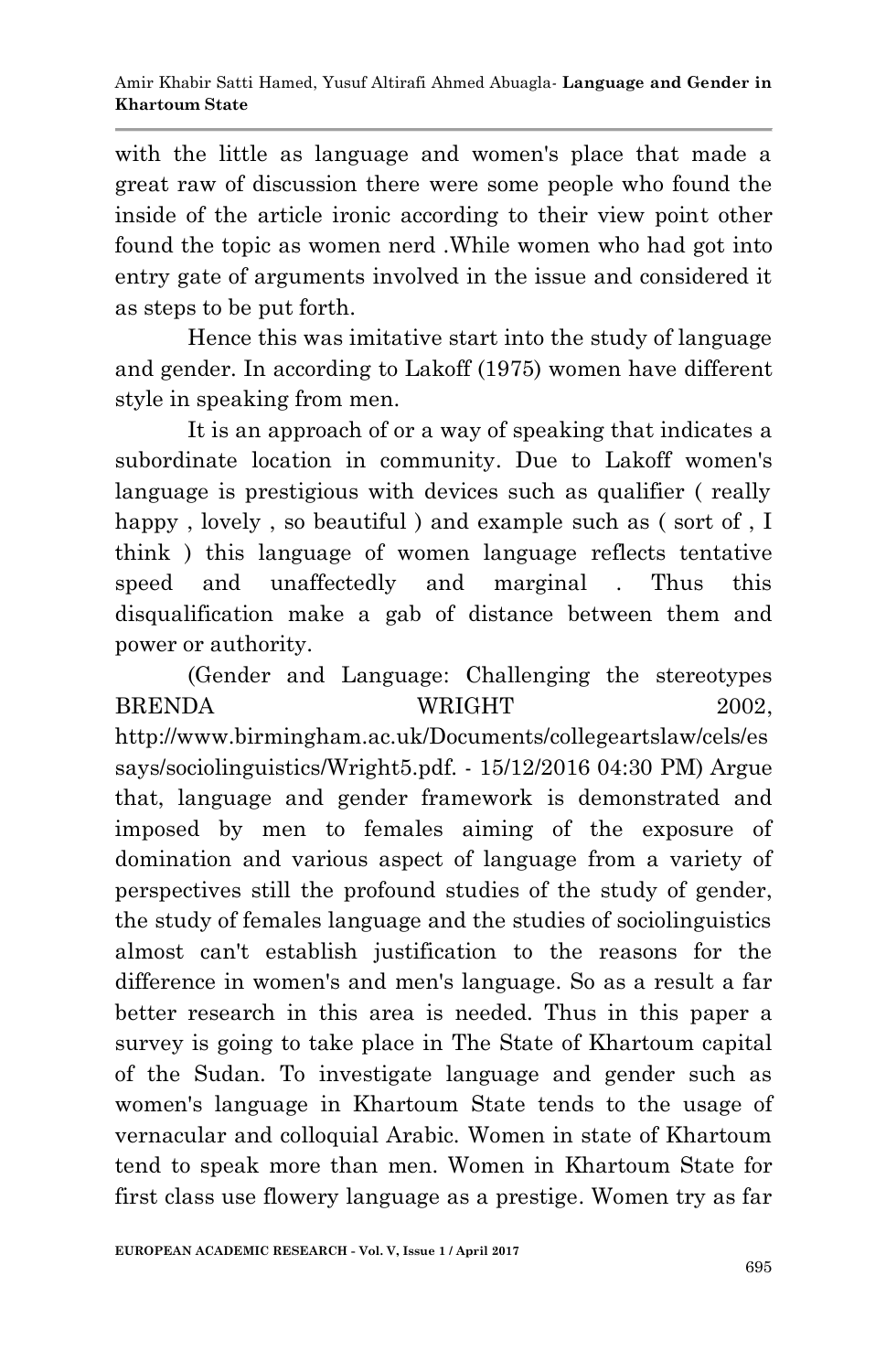as possible to attract attention in discussion with men. In Khartoum State language and gender can be identified as a basic factor in language variety in unacquainted female - male society group of in terminated or interaction. The production of language in this case would be exclusively both between and within groups of gender of the same sex more over it is related to potential frameworks of domination, differences and variability. Here women use more flowery standard form of language in Khartoum first class such as: ( mâfi – ћâʤâ) means there is nothing. Women tend to emphasize on turn – taking there is nothing. Women were less direct in speech compared with men. Women use standard flowery language to impress others of their social class background. The study combines empirical and men – women's Sudanese lexical items and their equivalent in Standard English and standard Arabic.

# **OBJECTIVES AND MOTIVES:**

This study aims at investigating the lexical items that are used by women in The State of Khartoum and the lexical items used by men. For example this expression by female in Khartoum: ( ћâl – ʌlsru:r) in standard Arabic it is ( ћâza yad?u lilsurur) in English language " really happy. In case we omit the expression (ћâl) the remain lexical item is (ʌlsru:r ) means happiness it becomes men's language expression.

The motives are to investigate the variance and diversity in women and men language in The State of Khartoum. It is the fact that to put the difference in men's and women's language in The State of Khartoum to be under focus. And what is the distinction between males and females Arabic language in Khartoum capital of the Sudan. And to what extent social class has its impact on the vocabulary and grammar in Arabic language. To what degree does women's language tends to use vernacular and colloquial Arabic. In addition to that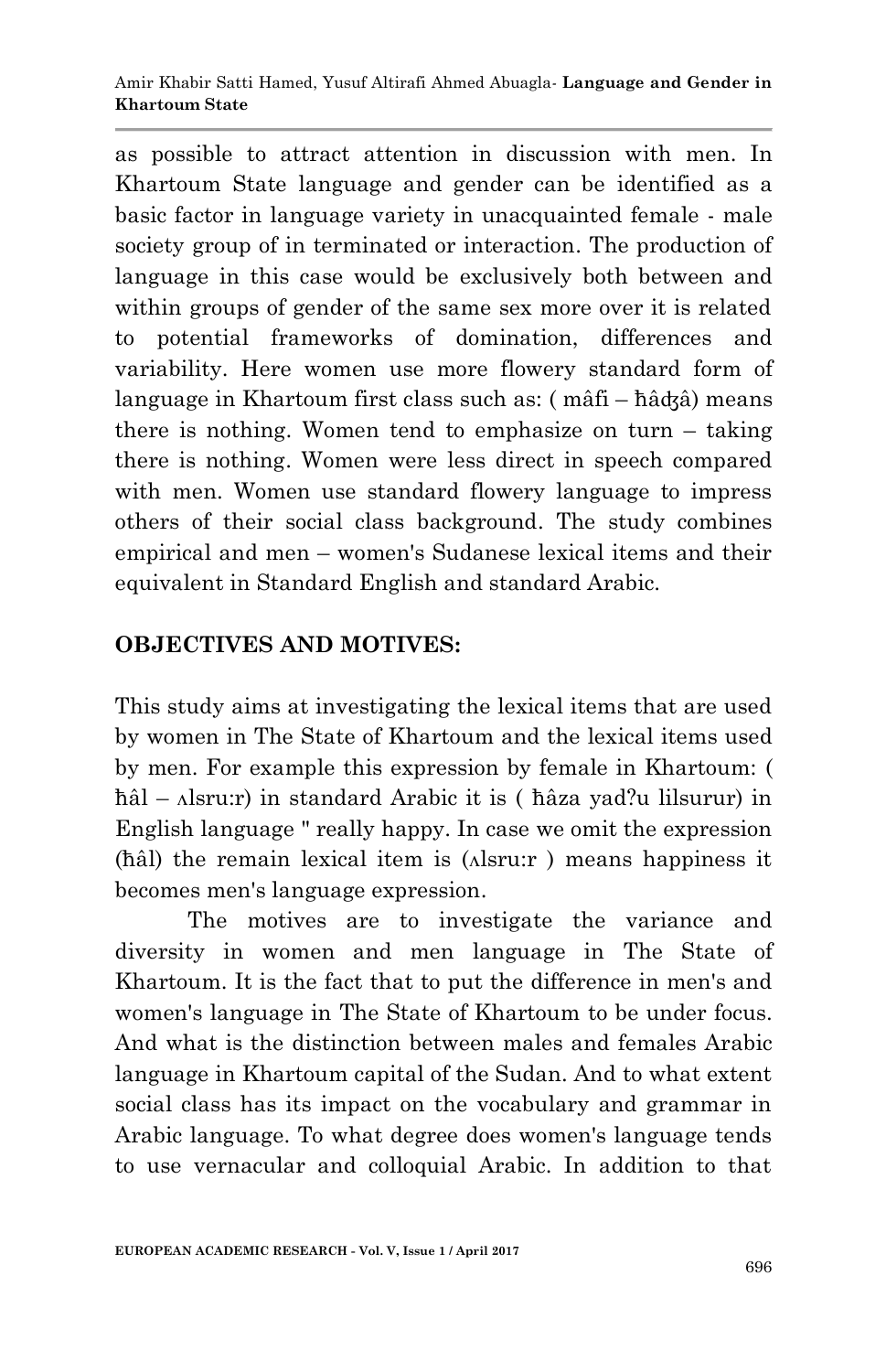what is the affect of chosen vocabulary when we handle social Sudanese class?

Women in the range of age between 18<sup>th</sup> and 23<sup>rd</sup> years old have their own females' language that differs from those of the range age between  $40<sup>th</sup>$  and  $50<sup>th</sup>$ . Thus this study puts under focus the diversities of expression of women's and men's language and the range of ages and social class. The initiative sociolinguistics studies, or variationist studies investigated the use of variants such as social class, education , sex , (labor 1972) according to the influence of these factors on pronunciation or grammatical structure; according , to social class in The State of Khartoum women produce language that is closer to the standard of men.

Tightness of social networks and increasing employment opportunities for women can be seen as belonging as much of an influence as gender in Lesley Milory's (1980) study of Belfast working class communities where women with tight social networks use vernacular forms more than men. Beth Thomas (1989) found that a combination of age and tight – Kint networks corresponded with more use of the vernacular for women in a study of a Welsh community.

In this approach quantitative sociolinguistics has been criticized for ignoring societal influence structures or frameworks underlying and extremely controlling language production. The matter of how sexism and bias is inherent in language was addressed by Robyn Lakeoff (1975) who was innovative in directing gender research away from a previous focus on grammar and phonetics towards a syntactic, stylistic and semantic focus. She suggested that women reinforced their own subordinate status through e.g. hedges and tag questions. Her work however has since been challenged as Lacking empirical Validity, being based on intuition and, as Jane Holmes Points out hedges may not only express uncertainty, but also have other functions (Janet Holmes, 1992:318).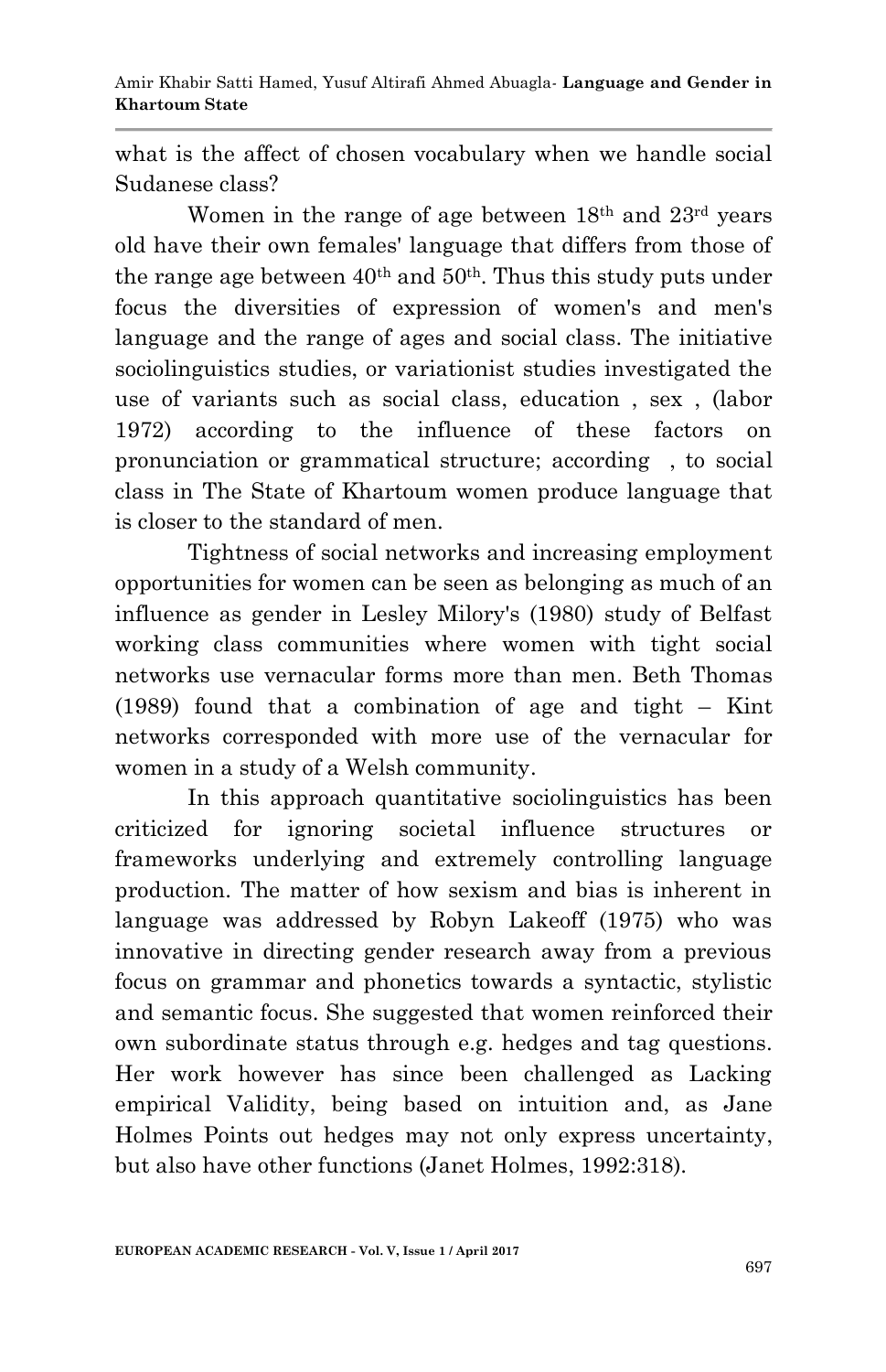Amir Khabir Satti Hamed, Yusuf Altirafi Ahmed Abuagla*-* **Language and Gender in Khartoum State**

# **THE INFLUENCE OF FEMINISM AND FEMINIST LINGUISTICS:**

(Jane Sunderland, 2003.) Argues that due to the domination of "male" approach to language and gender on which Dale Spender was drawing and to which she contributed in her emphasis on the conversational 'silencing' of women was very much a child of its time, deriving from the concerns of women's movement (with its early Language of patriarchy' and sexism, and resonating with feminist interests. As Deborah Cameron Later wrote, dominance was the moment of feminist outrage, of bearing witness to oppression in all aspects of women's lives (1995:39) famously characterized women's contribution to mixed-sex talk as 'shitwork': women do support work while men are talking and it is the women who generally do active maintenance and continuation work in this tradition largely saw women's talk in relation than men. However, although women may tend to talk distinctively although this will always vary with context, on contextual factor being one's interlocutor or co-conversationalist), they may also talk differently in conversation with women than with men As Jennifer Coates wrote it is very important that we do not confirm the ''women's language'' said to be typical of mixed - sex interaction with the "women's language" which characterizes all female discourse (1989:121) Generalizations about women's talk (even assuming these are possible) cannot come out of findings about mixed-sex talk ( or indeed single-sex talk) alone, correspondingly , the nature of single – sex talk cannot be simply inferred from the way women (or men) talk in mixed conversation.

### **LITERATURE REVIEWS:**

The under focus of investigation concerning the intermingle relation between language and gender (by gender it is meant biological and cultural classification is for a longer period of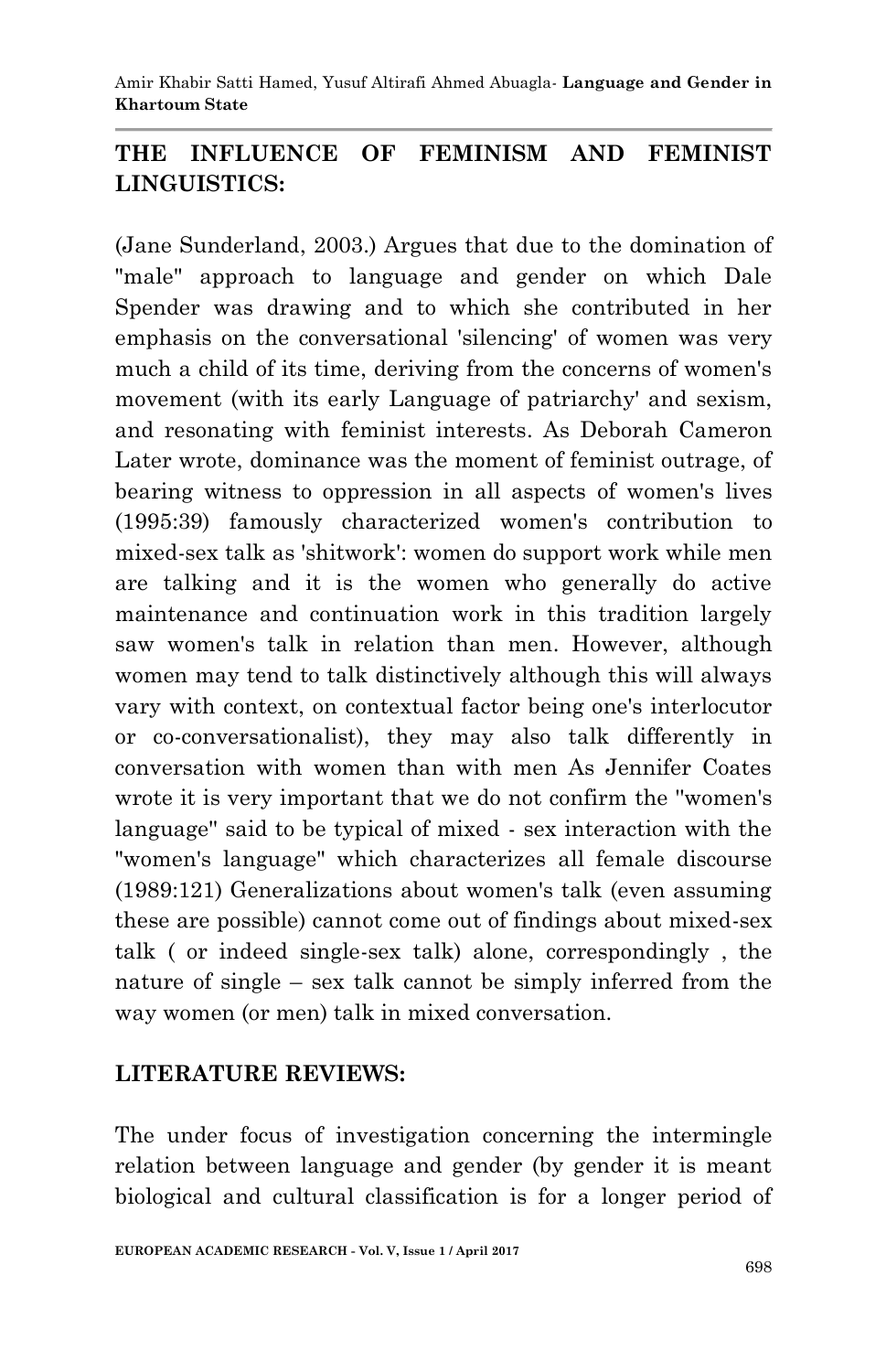time a tradition more than feminist linguistics and criticism within that they are mostly located. The first intensive and extensive researches on language and gender relationship were demonstrated in 1970s at California University. This first start outcome into the presentations of Mary Key and Robin Lakoff, and in texts book references whose entitled as self-explicit: Female's language and language and women's condition. This is very same article was the subject of study of the world sociology congress in 1978 in the European condition. Then an year to follow, of international academic symposium on feminist linguistics at the university of Osnabruck (Jurasz, 1994) Marina Yaguello's Book Les Mots et Les Femmes was published in Paris in 1987. And with the duration of time, the studies of these hot issues moved into and independent developed field of research studies embodied in linguistics field of study. It handles the differences in language usage among women and men, males and females. It has focused on the relationship between the roles of culture that is related to gender within the environment of language use. This scale range of area studies emerged strongly in the United States of America in the time of feminist movements. Here appeared to the surface the paying of attention to the cultural diversities that classified ethnic groups. And the under focus of American studies were of minorities.

The fact the inter relation between language and gender is quietly obvious and tangible evidence from on discourse although they were apprehended and understood in different time of periods due to history. For instance, Cicero believed that women's discourse is to be the main vessel of linguistics tradition, since women's mission is to transform the ability of speaking perfectly to children. Although to contradiction women's speech were justified as junior or inferior compared with men's speech (Baron, 1986). As an explanatory to these differences were social, biological and genetically depending on time point of view. Baron says that the biblical myth of the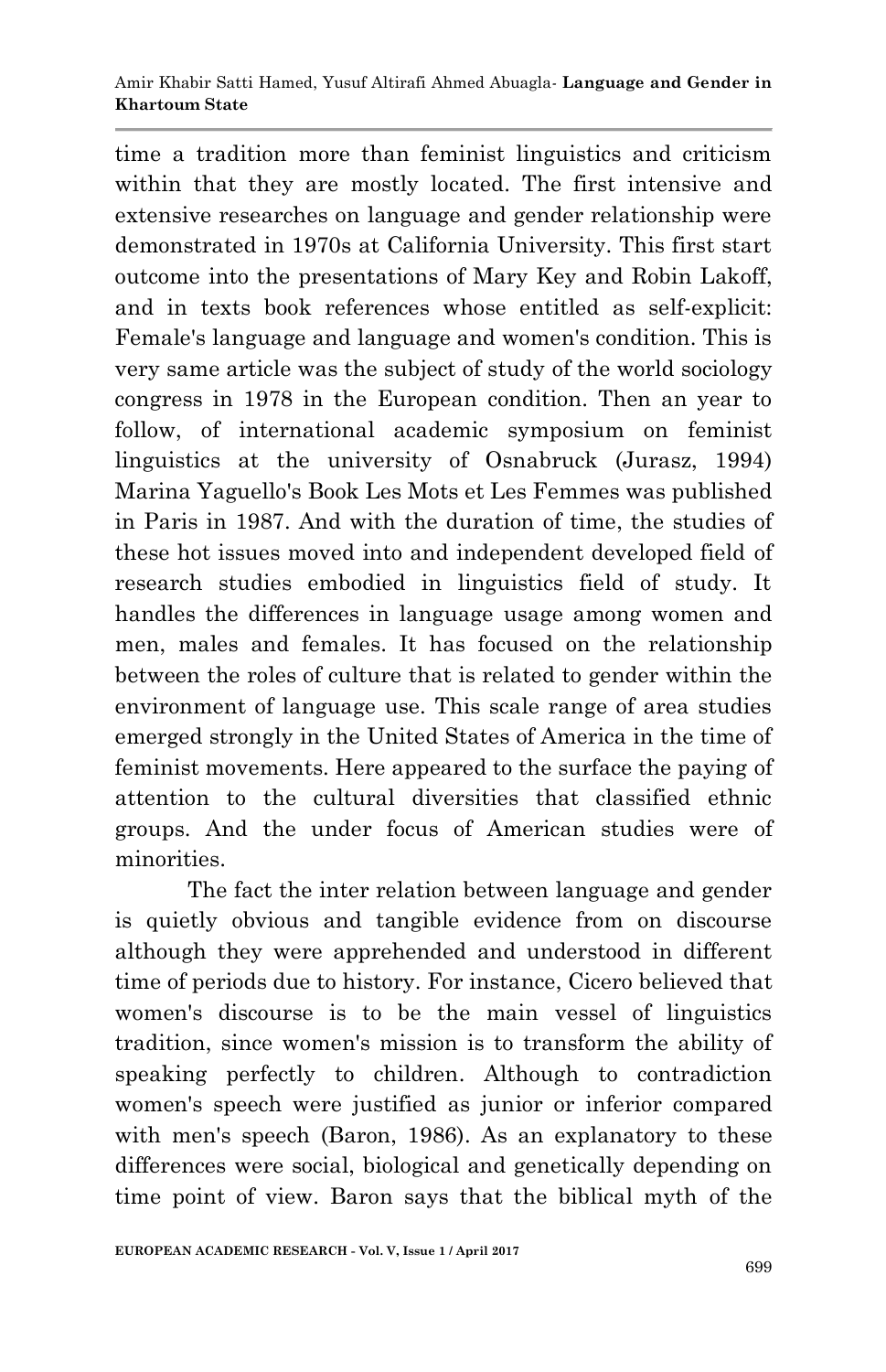creation of women from Adam's rib. Largely contributed to feminist language that is considered to be as least perfect (not fundamental), which was judge to the belief that all females forms were inflected from masculine or males forms (Baron 1986, P78) Female speech didn't lack innovation of creativity, but generally it was males forms discourse linguistically considered as standard since they were ever lasting and significant generally speaking. Thus social unequal between men and women started strongly according to the thought in the biological tools of the sex. And as a result the language of men and women were involved clearly with regards to gender. Thus the social and cultural identity plays vital roles.

The variance and differences of the way males and females speech are undoubtly unquestionable. They can be realized and indentified at a primary level of language elements and discourse of speech. From the viewpoint of the morphology, lexical items and syntactic liner order of sentence arrayed order. And this is clearly appeared due to their style in language and communities cultures, (the differences) which appear in shape of diglossia, which composes in the usage of two separated languages that their distribution is strictly identified by the folding and binding governed rules of social communication.

## **GENDER AND COMMUNICATIVE PROCESS:**

(Suzanne Romaine, 2001 - https://www.eolss.net/Sample-Chapters/C04/E6-20B-09-01.pdf 20/12/2016 07:00 PM) Argues that it is known through periods of time gender communicates communicative process. It is structured mainly through language. In case someone or any person is heard speaking about individual named as Tom, Jack, Paul, Mark, George, Jeffery and Henry we think that they are masculine names of males. While English females names are derived from male's names, e.g. Paulette, Pauline, Paula, Henrietta, Georgina, etc.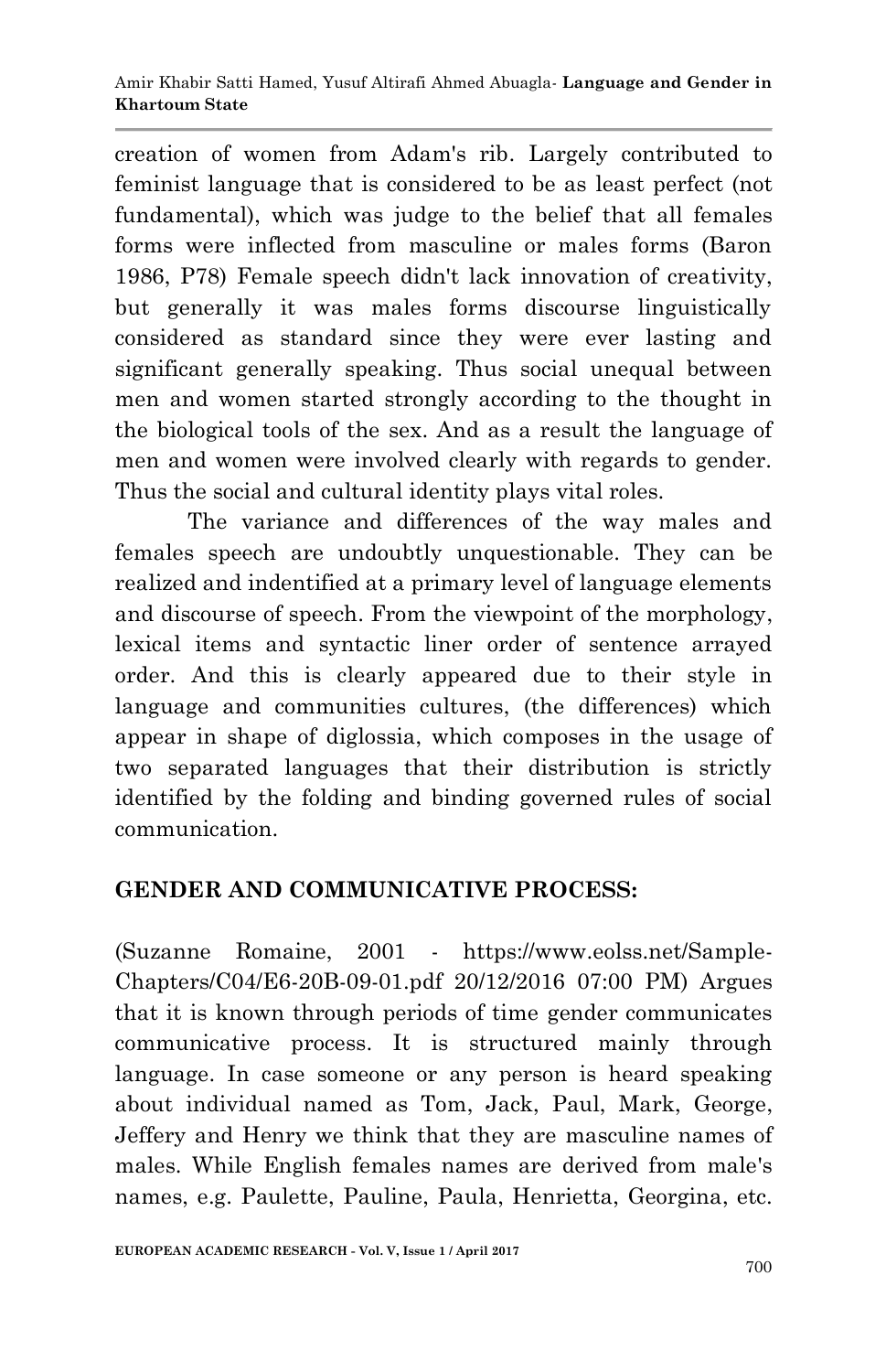On the other hand address and titles in English and many various languages impose women to select forms that are distinctive in some way, Miss, MS and Mrs. to indicate marital and social status in addition to gender factor. While the masculine males title as Mr. which is signals only that the individual referred to is male. Such use has its impact on societal speculations about gender and gender roles, in particular, the high premium placed on women's potential availability to men as marriage partners. In case that an individual describes a color as ''baby blue'', carnation pink 'lavender' or mauve, the speaker is likely to be imagined a woman rather than a man. When spectators or readers see stories of science fictions in newspaper or mass media, mainly establishes a ground of mental image of males. Even though it is a fact that many women are now scientists. When people read on newspaper headline of article that Doctor seduced patient, they speculate that the Doctor is a male and the patient is a female. Also the use of man to indicate human being, or people make the women's contribution into language is to some extent poor. When Neil Armstrong became the first man to set foot on the moon in 1969 he articulated these expressions: "That is one small step for man, but one giant leap for mankind".

In present time in the case of such use it is called "sexist" most associations even government authorities in almost vast majorities of countries have told authors to avoid such language that excludes women or the common stereo types females in non-positive approaches. The outlines into contributors of the encyclopedia of life support systems "EOLSS" would be free from sexist and racist expressions. These expressions are preferred by linguists such as: Human kind, Humans, Chairperson, Spokesperson, such substitution are reshaped, reformed, and strong agreed choice not to make them increasingly stand outside the arena. Talking publicly the so called "gender neutral" Language now emerges. Many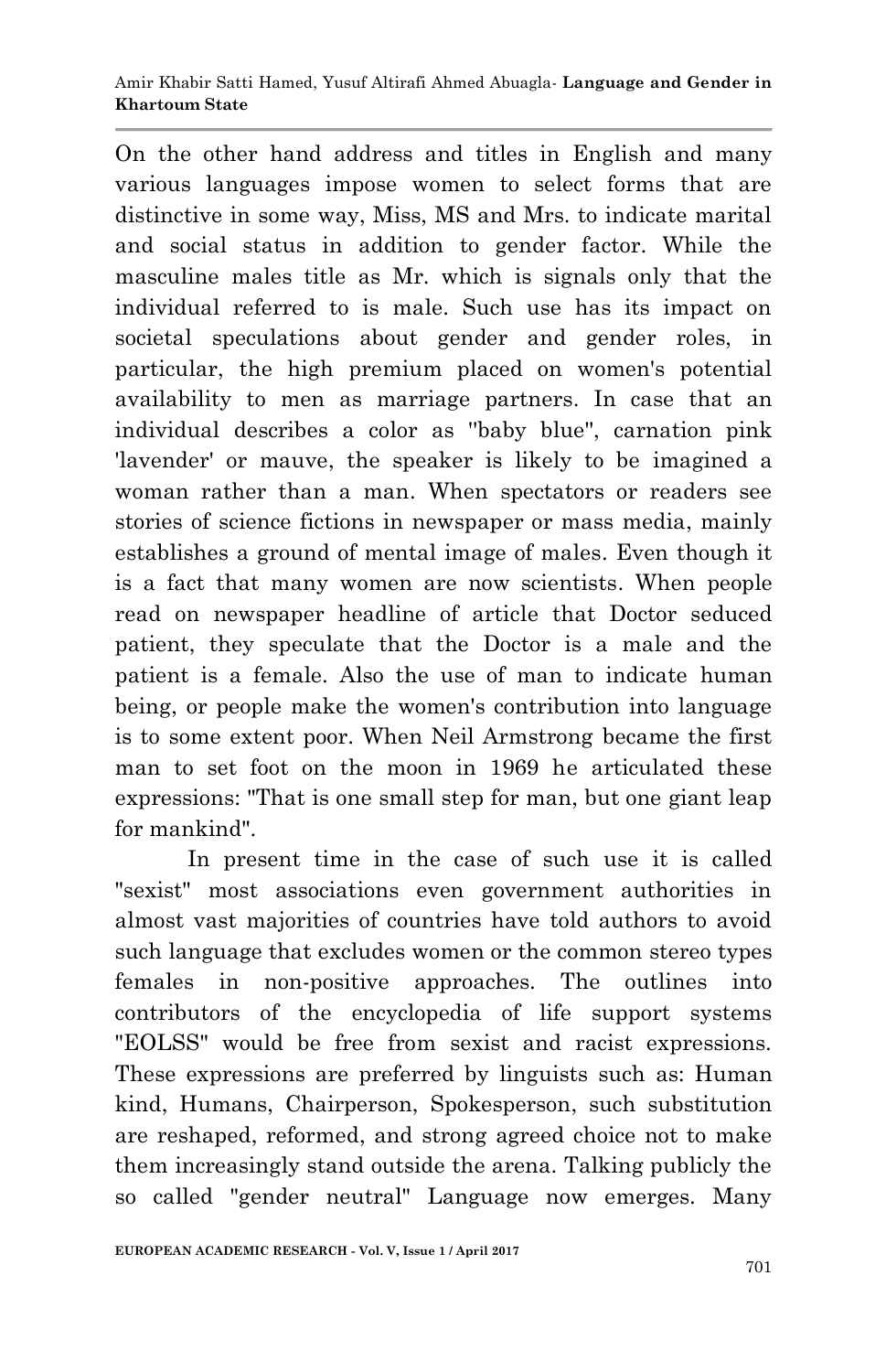universities nowadays have named chairperson and in some restaurants have used waitpersons or waitrons expressions. Even though, these terminologies do not make gender. Since this is a fact it forces speakers to make choices and varieties of meaning that their users are not intended to do so. But still gender neutral such as person, member of community or society, scientist, doctor, teacher, etc. are often considered as males attribution by default.

On one hand Linguistics as a science has discovered many areas of grammatical items and lexical items where gender is obligatory or optionally tabulated in language in particular to personal pronouns. They are occupational terminologies, titles, moreover addressing forms that may deliver negative behaviors and stereotypes concerning women. As preferred to be mentioned such as the Mrs. or the little woman is an indicator of the subordinate locate attributed to women. In many languages in particular to those so – called grammatical gender like Arabic, French and German, gender is more overt than in languages like English. Grammatical dilemmas arise at present time that females hold tittles or positions that traditionally are been masculine in gender in language like Arabic e.g. { reis âluozâra } prime minister {wazir} minister the mescaline status of the nouns is an indicator of masculine formed noun .

(Janet Holmes and Meyerhoff, 2003) https://is.muni.cz/el/1423/podzim2012/SAN230/um/the\_handboo k\_of\_language\_and\_gender.pdf - 02/01/2017 01:30 PM) Argue that, males are more comfortable with power than females. It seems strange for them and it is making them not feminine. This notion makes the culture of certain community excludes women from fully participation in any affairs of politics. Not only in identical and definite sense of that word, "the art of the science of governing " but also in most general sense assumed here the ways in which power is located that justified, among the members of the society" because politics extends beyond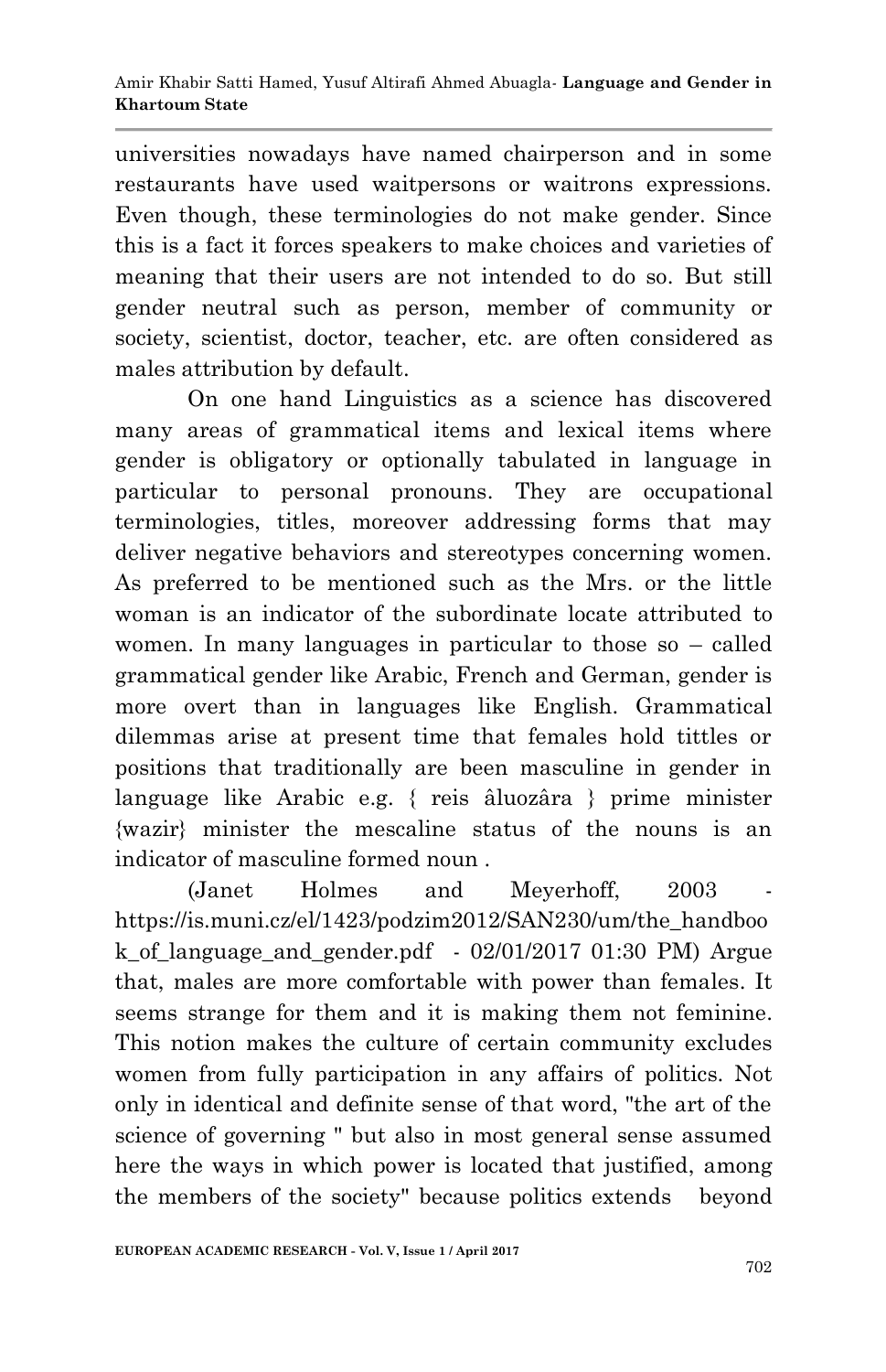government to other public associations let us turn to more adequate "politics" how women are talked about by the politicians, as voters, how women in distinguished position are discussed. And strong view point it is the case the media discussion of Hillary Rodham Clinton, ex-first lady of the white house in the United State of America and then senator from New York City. It is speculated that women voters could have become unremarkable and undistinguished still the obsession with women voters has strongly grown solid in recent years. That can be realized and encourage the idea that women do have power and cannot be neglected. Still the ways in which women should be noticed are distressing. One a group is identified as having power and needs politician may expect to meet these needs. Naturally these happen for females. While general Education in primary and secondary form or level, have been considered women's issue in United State of America politics. Recently, although men candidates are for high office has begun to identify themselves as pioneer in education president. In addition to that appealing to women is done by outright and insulting pandering.

(Astghik Mavisakalyon, October 2011, https://www.rse.anu.edu.au/media/44393/563.pdf - 05/01/2017 11:00 PM) Argued that, in spite of significant based economic development women still hinder men in their degree of labour market participation in many places of the world (e.g. UNDP, 2010) the persistence of traditional views on gender roles has been a significant countervailing force for progress in important dimensions of women's employment (Akerlof and Kranton,200, Duflo,2005). In particular, beliefs about the appropriate role of women in society affect the labour market attachment of women (e.g. Fortin, 2005) that culture matters has also been demonstrated for the case of second generation immigrant women, by linking their fertility and labour market outcomes to those of women in their countries of ancestry assuming that both share the same culture background (e.g. Fernandez and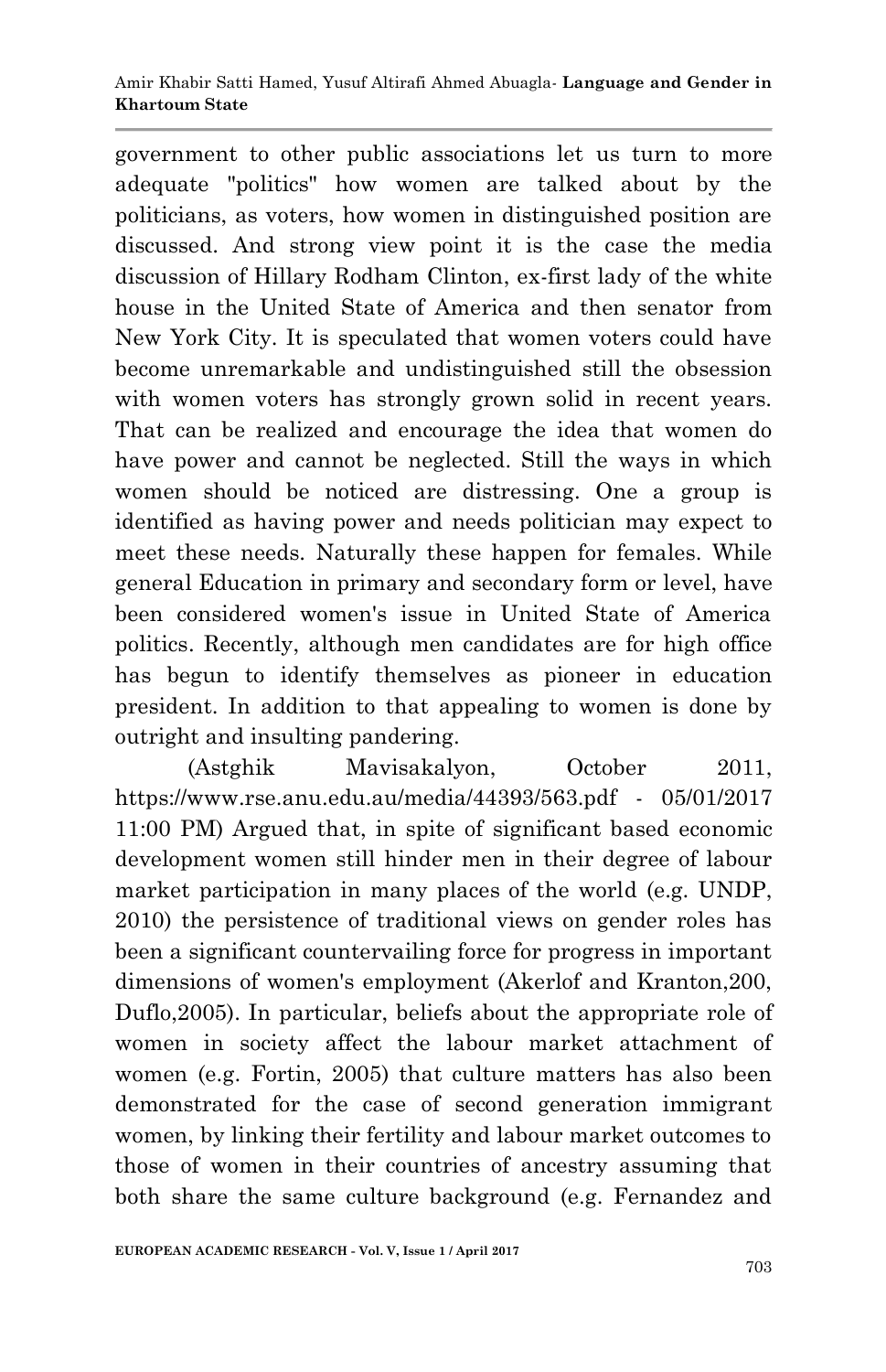Fogli 2009). These approaches explain the difference in outcomes by differences in self-reported cultural beliefs or ancestral cultures, as peroxide by home country outcomes of women. What remains largely unexplained, however, is why we find differences in cultural gender biases to begin with.

As Fernandez (2008) notes, the rigorous study of culture and economics in its infancy propagate and change has yet to be fully understood. A recent article by Alesina et al. (2011) makes a first attempt in accounting for the origins of gender roles by tracing them back to traditional agricultural practices. The authors show that societies that traditionally practiced plough agriculture have lower female labour force participation and higher prevalence a attitudes favoring gender today. The percent article aims to advance this line of research by investigating the role of language gender systems as a source for the persistence of gender biased cultures and there by ultimately as an explanation for gender inequalities in labour market outcomes across genders, although feminist criticism of gendered language has been influential that intolerance, big reforms to make language more gender neutral have been initiated or proposal , with the hope that these reforms will lead to more gender – equal outcomes. For example in Sweden, the promotion of new gender – neutral terms and ways of communicating have recently been actively pursued not only by feminist movements , but also by the Swedish language Council (Miles,2011) some feminists have been proposed the introduction of a new language as a path to gender equality (e.g. Elgin 1985). Given the costliness of such reforms, it is important to study the empirical plausibility of the underlying assumption: is it really the case that linguistic gender systems are linked with gender inequalities in outcomes?

Based on the World Volutes Surveys, it documents a negative effect of the gender – intensity of the language spoken at home on the employment probability. Moreover, the position of a more gender – intensive language is associated with a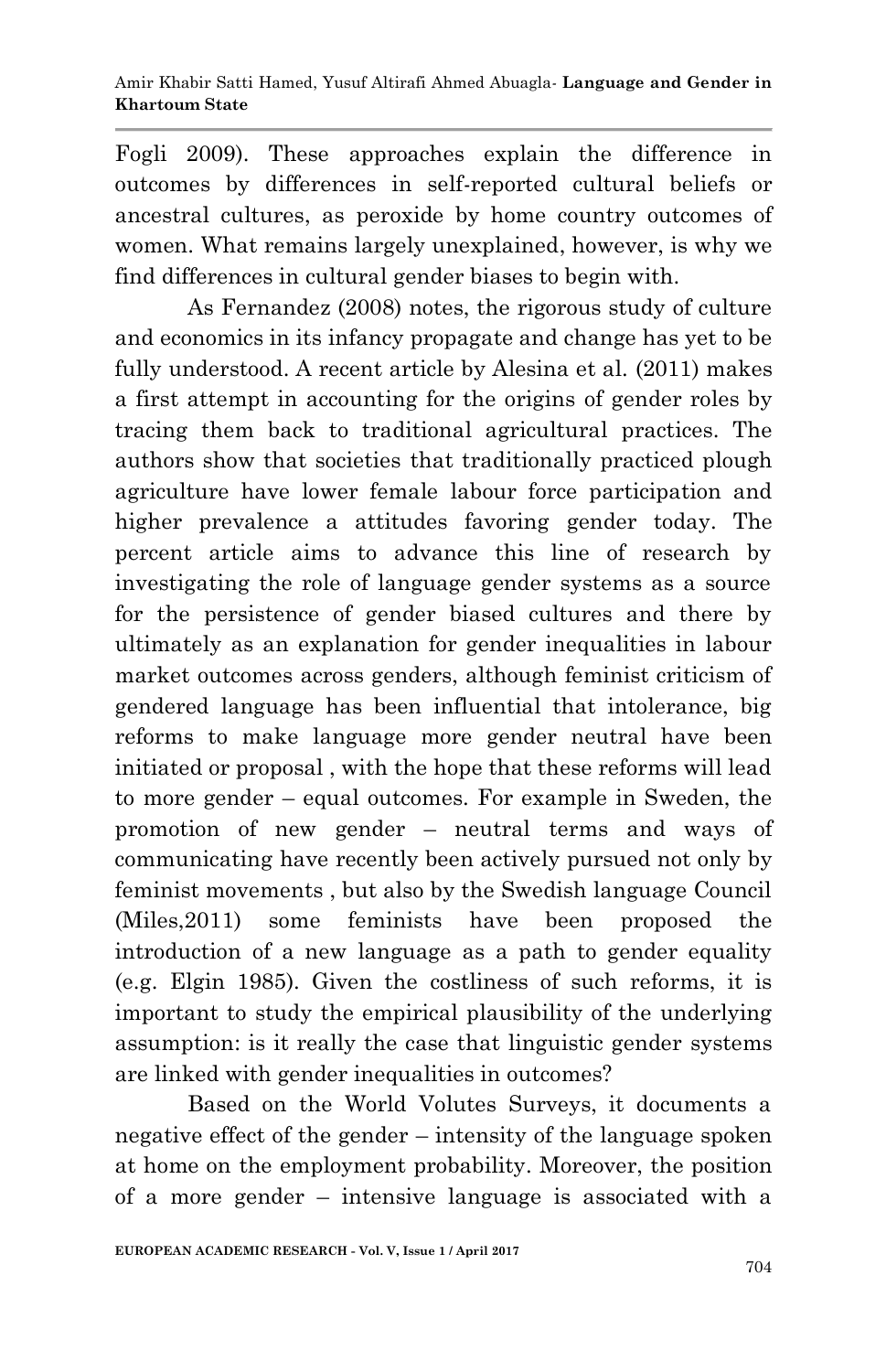prevalence of more discriminatory attitudes over women's equal access to jobs.

# **THE CORE OF THE TOPIC WOMEN LANGUAGE IN THE STATE OF KHARTOUM:**

This paper aims at presenting women language in The State of Khartoum. We are going to embodies women expression in the capital of the Sudan. These expressions are considered to be taboo in society for men. In other words it is taboo for men in Sudanese society to use such expression. These expressions are colloquial Arabic which is used by women on the range of age between  $18<sup>th</sup>$  up to 60 years for males. It is important to say that women in Sudanese community is less influential due to power in government for instance I've asked one of the Uma party headed by Mr. Asadig Almahdi, one of the member of the so called Uma party. My question is do you agree that Dr. Mariam Alsadig Almahdi to be the first prime minister for Sudan? He responded to my question saying that what shameful? Are there any men to hold this position? Since this man is a member of Uma party. He is an educated man. Thus the ministries that are assigned for females in the Sudan at the present time are ministry of social welfare and ministry of education. Even the culture here in the Sudan if you want to meet a physician they prefer this physician to be a male doctor. It is a fact that, the number of females in the Ministry of foreign affairs is very few as diplomats. However most of leading positions in the Sudan in general and in Khartoum State in particular are for males. Thus the Sudanese community is masculine society.

So below we are going to display randomly some of females' Sudanese expression which is taboo to be used by males in Khartoum State particular and in the Sudan general.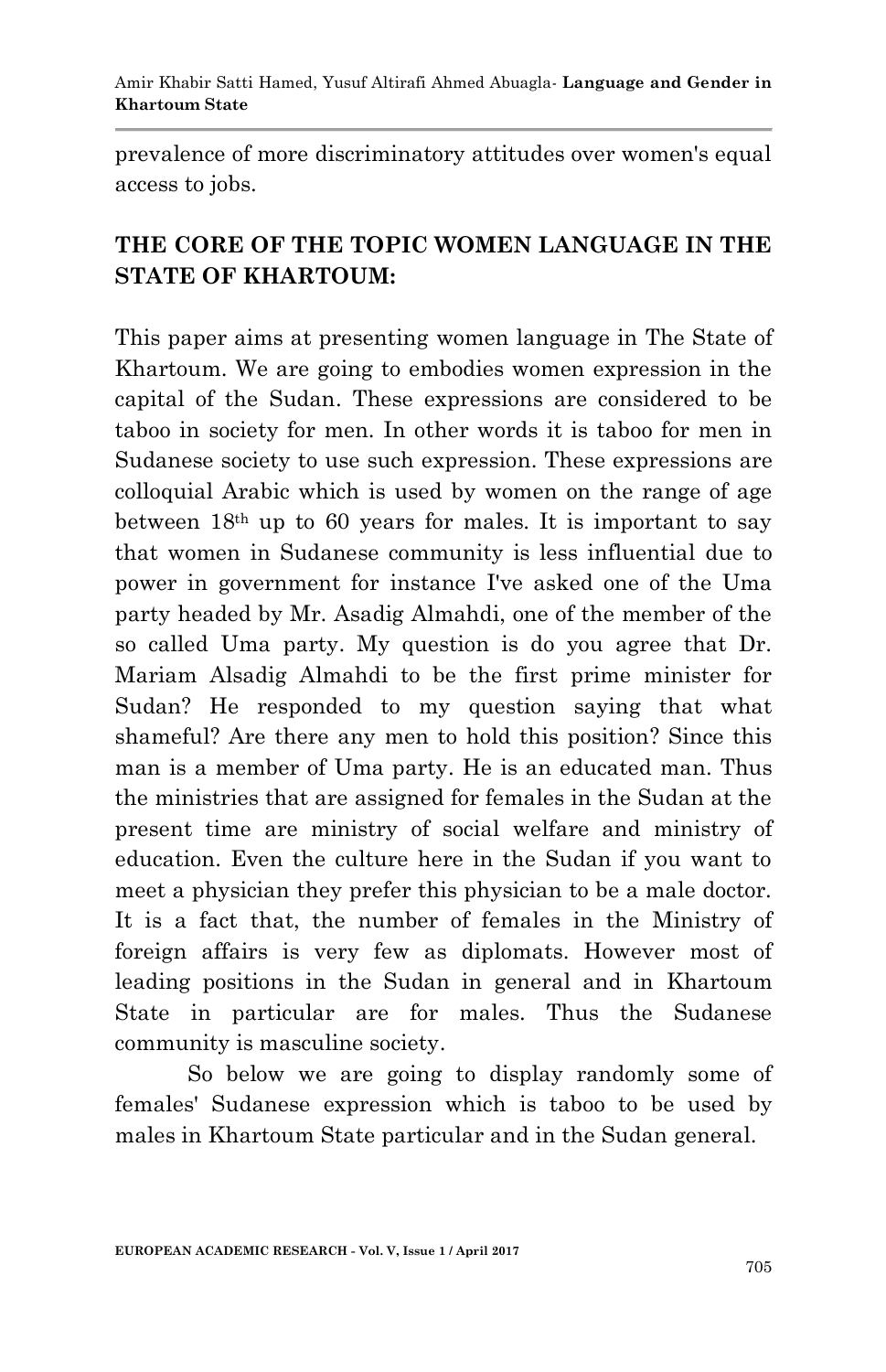# **Table One:**

| Colloquial Arabic women's Language:           | Standard Arabic               | Meaning in Standard English |
|-----------------------------------------------|-------------------------------|-----------------------------|
| $/sAdxAmi$                                    | /jâ-wili/                     | What a bad fortune (1)      |
| $/\hbar\hat{a}$ rmân $\Delta t$ / $\Omega$ i/ | $/q\Lambda s\hat{a}m/$        | (2)<br>An oath              |
| /hâl/-/^sru:r/                                | /iâ/ - /lisrur/               | What happiness<br>(3)       |
| $/sAdxm/ - xAsinI$                            | $/i\hat{a}/$ - $/wili/$       | What a bad fortune (4)      |
| /edzi/ - /jâ/ - /bʌnât/ - /umi/               | /ja/ - /I $\Lambda$ /-/dâh[ə/ | Astonishment expression (5) |
| /woub/ $-\beta$ \li/                          | $/i\hat{a}/$ - $/wili/$       | Oh $awful(6)$               |
| $/kur/$ - $\beta_{\Lambda}$ li/               | $/i\hat{a}/$ - $/wili/$       | What a bad fortune (7)      |

Table (1) above item number (1), show that a majority of the random respondents of females in the range of age between 18th up to 60th years old use this female expression in colloquial Sudanese Arabic which is taboo for males in The State of Khartoum. It is used when females in Sudanese Society received bad news.

Table (1) above item number (2), show that a majority of the random respondents of females in the range of age between 18th up to 60th years old use this female expression in colloquial Sudanese Arabic which is taboo for males in The State of Khartoum. It is used for oath by females in Sudanese Society when females would like to prove their validity.

Table (1) above item number (3), show that a majority of the random respondents of females in the range of age between 18th up to 60th years old use this female expression in colloquial Sudanese Arabic which is taboo for males in The State of Khartoum. It is used when females would like to express happiness events.

Table (1) above item number (4), show that a majority of the random respondents of females in the range of age between 18th up to 60th years old use this female expression in colloquial Sudanese Arabic which is taboo for males in The State of Khartoum. It is used when females received bad news.

Table (1) above item number (5), show that a majority of the random respondents of females in the range of age between 18th up to 60th years old use this female expression in colloquial Sudanese Arabic which is taboo for males in The State of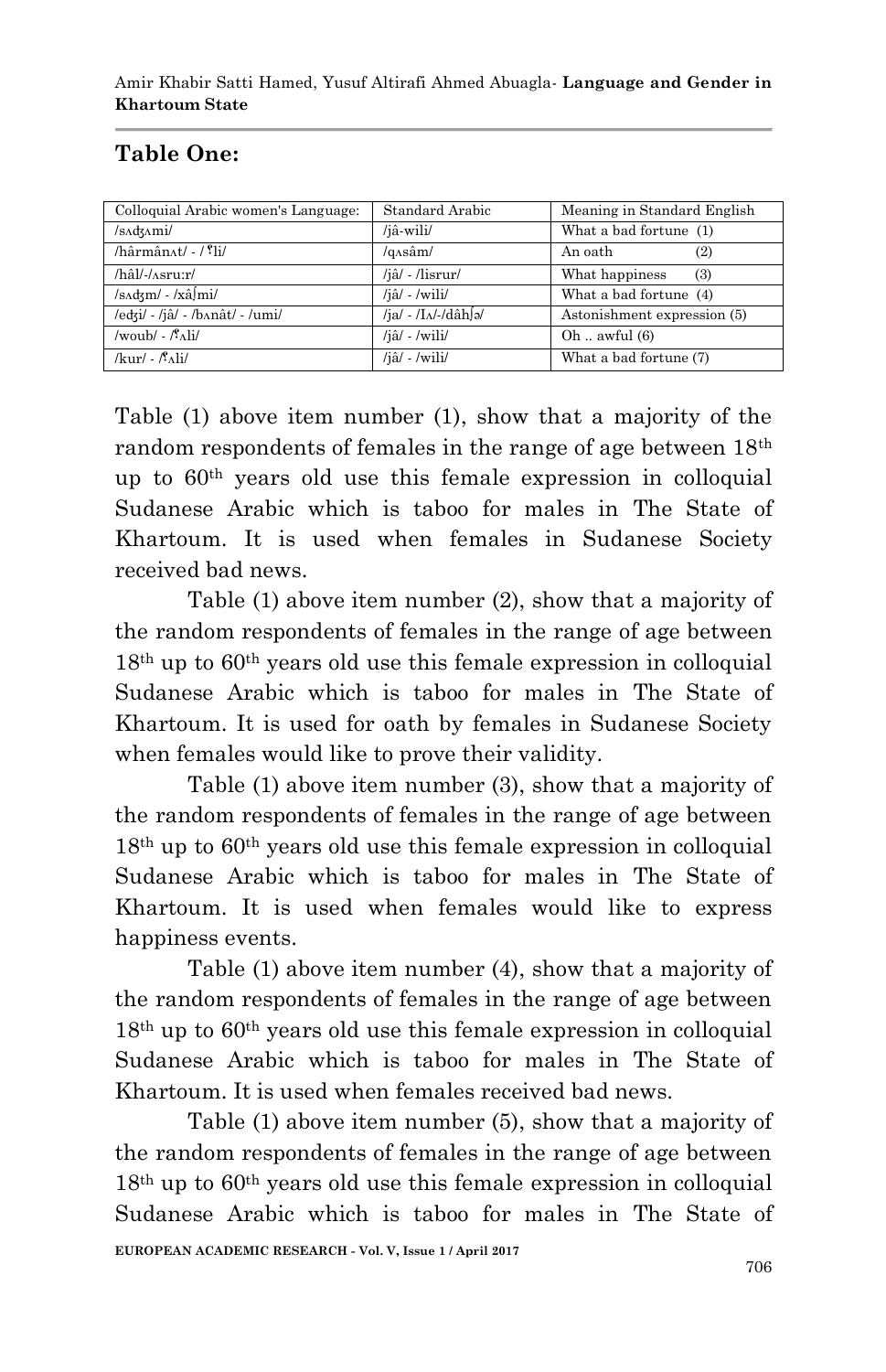Khartoum. It is used when females would like to express astonishment.

Table (1) above item number (2), show that a majority of the random respondents of females in the range of age between 18th up to 60th years old use this female expression in colloquial Sudanese Arabic which is taboo for males in The State of Khartoum. It is used when females received bad news.

Table (1) above item number (2), show that a majority of the random respondents of females in the range of age between 18th up to 60th years old use this female expression in colloquial Sudanese Arabic which is taboo for males in The State of Khartoum. It is used when females are put in conflict.

| Arabic<br>Colloquial<br>women's                                                                                                                                                                                                                                                                                                                | Standard Arabic                                                        | in<br>Standard<br>Meaning         |
|------------------------------------------------------------------------------------------------------------------------------------------------------------------------------------------------------------------------------------------------------------------------------------------------------------------------------------------------|------------------------------------------------------------------------|-----------------------------------|
| Language:                                                                                                                                                                                                                                                                                                                                      |                                                                        | English                           |
| $/ent\hat{a}/ - 4\hat{a}/ - 4\hat{a}/ - 4\hat{a}/ - 4\hat{a}/ - 4\hat{a}/ - 4\hat{a}/ - 4\hat{a}/ - 4\hat{a}/ - 4\hat{a}/ - 4\hat{a}/ - 4\hat{a}/ - 4\hat{a}/ - 4\hat{a}/ - 4\hat{a}/ - 4\hat{a}/ - 4\hat{a}/ - 4\hat{a}/ - 4\hat{a}/ - 4\hat{a}/ - 4\hat{a}/ - 4\hat{a}/ - 4\hat{a}/ - 4\hat{a}/ - 4\hat{a}/ - 4\hat{a}/ - 4\hat{a}/ - 4\hat$ | /entə/ - /rʌdʒi/ - /seiə/                                              | You are a bad man (8)             |
| /altrâb/.                                                                                                                                                                                                                                                                                                                                      |                                                                        |                                   |
| /hâl/ - /âlbnât/ - /kulehâ/                                                                                                                                                                                                                                                                                                                    | /ʌhsân/ - /albânât/                                                    | What a good girls (9)             |
| /b^rri/                                                                                                                                                                                                                                                                                                                                        | $\sqrt{a^2}$                                                           | No(10)                            |
| /sadzam/ - /ərmâd/                                                                                                                                                                                                                                                                                                                             | /jâ//wili/                                                             | What a bad fortune (11)           |
| /inti/ - /bâryâ/                                                                                                                                                                                                                                                                                                                               | /tulfi:n/ - /min/- / almârad/.                                         | I wish you fitness (12)           |
| $/$ itr $\ln l$                                                                                                                                                                                                                                                                                                                                | $\gamma$ q $\alpha$ sâm $\alpha$ : $\alpha$ - /lm/ - /əsm $\alpha$ / - | I swear that I've never heard     |
|                                                                                                                                                                                                                                                                                                                                                | /hâzâ/- /ʌlxâbr/                                                       | the news $(13)$                   |
| /ʌlâh/ - /lâi/                                                                                                                                                                                                                                                                                                                                 | /kun/ - /mâ <sup>°</sup> i/ - /ja/ - /ʌlâh/.                           | Oh $\dots$ Lord be with me $(14)$ |
| /jâ <sup><i>s</i></sup> mini/                                                                                                                                                                                                                                                                                                                  | $\mu$ qsim/ - /lm/ - /ərâ/- /liə/                                      | I swear, I've seen nothing        |
|                                                                                                                                                                                                                                                                                                                                                |                                                                        | (15)                              |
| /hâl/ - /ʌljâbʌni/                                                                                                                                                                                                                                                                                                                             | /jâ/ - /lʌl/ - /ˈfâr/                                                  | Shameful (16)                     |
| /sʌlât/ - /ʌlnâbi/                                                                                                                                                                                                                                                                                                                             | /salât/- /alâh/ - /səlâ/ - /alrəsul/                                   | Expression of praising (17)       |

**Table Two:**

Table (2) above item number (8), show that a majority of the random respondents of females in the range of age between 18th up to 60th years old use this female expression in colloquial Sudanese Arabic which is taboo for males in The State of Khartoum. It is used when they would like to express their negative opinion on a specific male.

Table (2) above item number (9), show that a majority of the random respondents of females in the range of age between 18th up to 60th years old use this female expression in colloquial Sudanese Arabic which is taboo for males in The State of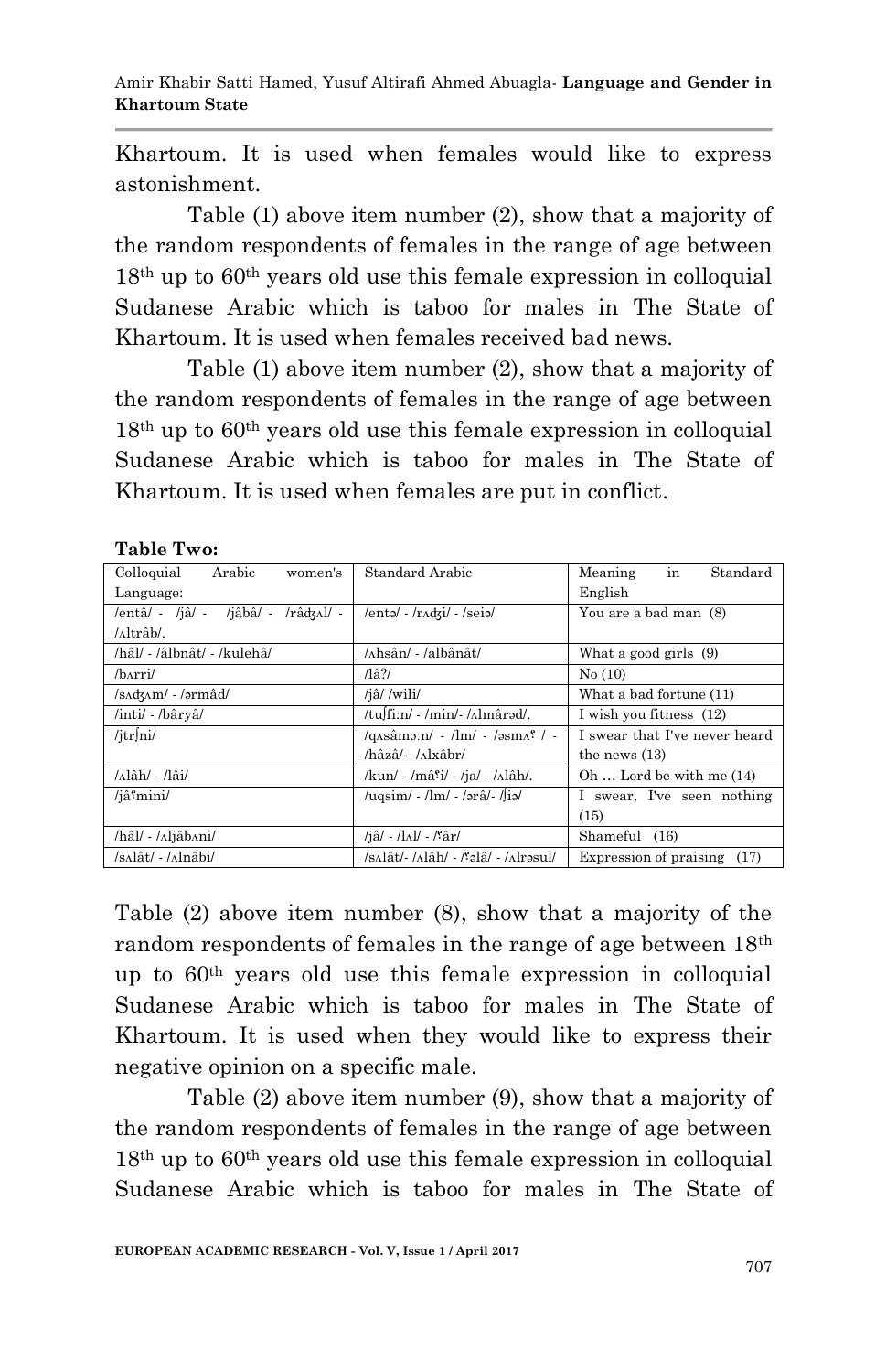Khartoum. It is used when they would like to express their satisfaction upon certain girls.

Table (2) above item number (10), show that a majority of the random respondents of females in the range of age between 18th up to 60th years old use this female expression in colloquial Sudanese Arabic which is taboo for males in The State of Khartoum. It is used when they would like to say negative response which is no.

Table (2) above item number (11), show that a majority of the random respondents of females in the range of age between  $18<sup>th</sup>$  up to  $60<sup>th</sup>$  years old use this female expression in colloquial Sudanese Arabic which is taboo for males in The State of Khartoum. It is used when they would like to express dissatisfaction.

Table (2) above item number (12), show that a majority of the random respondents of females in the range of age between  $18<sup>th</sup>$  up to  $60<sup>th</sup>$  years old use this female expression in colloquial Sudanese Arabic which is taboo for males in The State of Khartoum. It is used when they would like to wish a good health for other females.

Table (2) above item number (13), show that a majority of the random respondents of females in the range of age between  $18<sup>th</sup>$  up to  $60<sup>th</sup>$  years old use this female expression in colloquial Sudanese Arabic which is taboo for males in The State of Khartoum. It is used when they would like to confirm that they have never heard such news.

Table (2) above item number (14), show that a majority of the random respondents of females in the range of age between 18th up to 60 years old use this female expression in colloquial Sudanese Arabic which is taboo for males in The State of Khartoum. It is used when they would like to express their wishes that God to bless them.

Table (2) above item number (15), show that a majority of the random respondents of females in the range of age between  $18<sup>th</sup>$  up to  $60<sup>th</sup>$  years old use this female expression in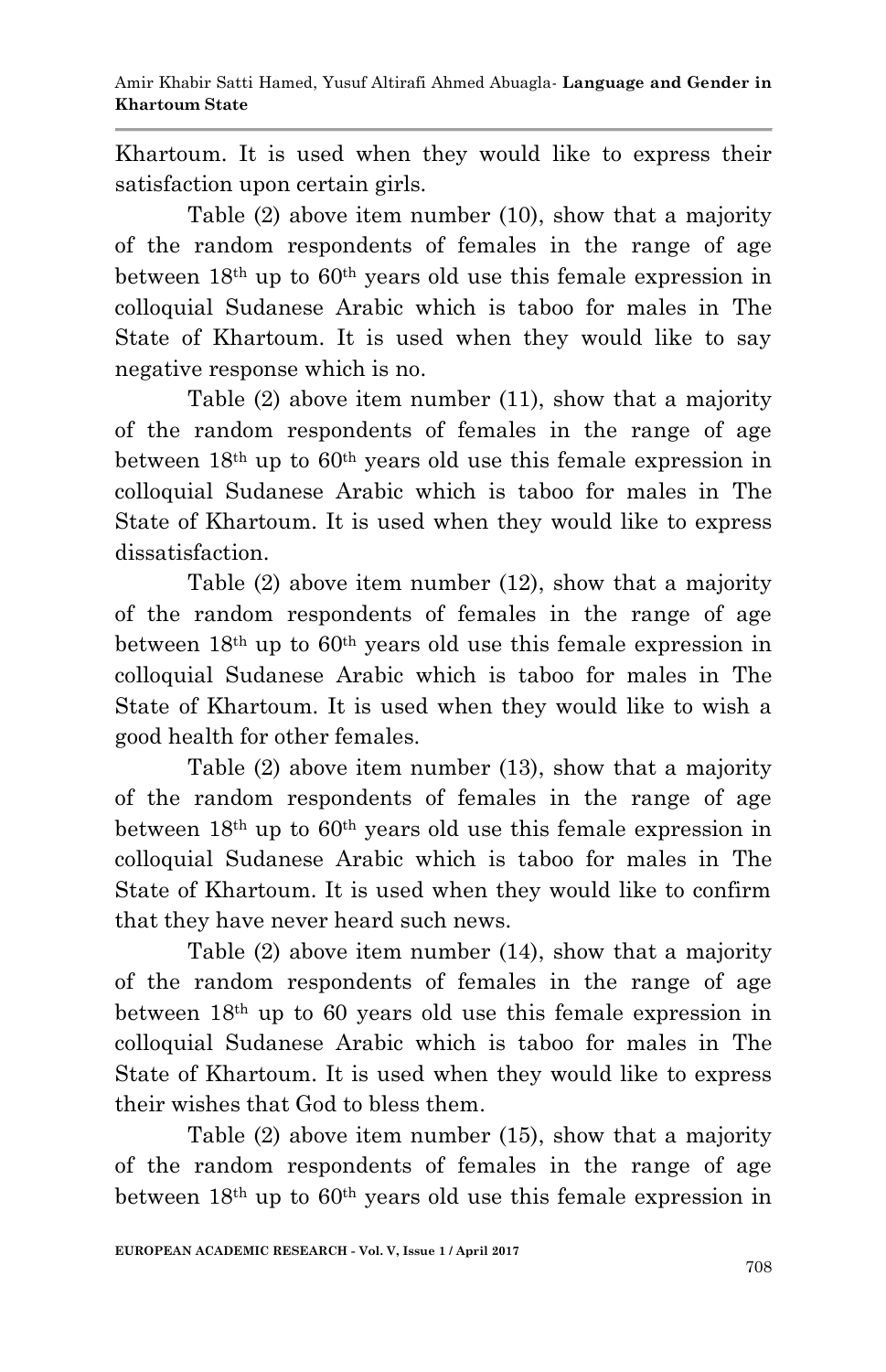colloquial Sudanese Arabic which is taboo for males in The State of Khartoum. It is used when they would like to swear that they have seen nothing.

Table (2) above item number (16), show that a majority of the random respondents of females in the range of age between  $18<sup>th</sup>$  up to  $60<sup>th</sup>$  years old use this female expression in colloquial Sudanese Arabic which is taboo for males in The State of Khartoum. It is used when they would like to express shamefulness.

Table (2) above item number (17), show that a majority of the random respondents of females in the range of age between  $18<sup>th</sup>$  up to  $60<sup>th</sup>$  years old use this female expression in colloquial Sudanese Arabic which is taboo for males in The State of Khartoum. It is used when they would like to express their praising and compliments.

On the other hand, men in The State of Khartoum have got their own expression of masculine that is taboo to be used by Sudanese females these expressions in Sudanese colloquial Arabic are used by males in The State of Khartoum. Table (3) below, it shows some of colloquial Sudanese Arabic.

| Arabic<br>Colloquial<br>women's             | Standard Arabic                  | Meaning in Standard English    |
|---------------------------------------------|----------------------------------|--------------------------------|
| Language:                                   |                                  |                                |
| /'Ali/ - /etʌlâq/                           | /ugsim/ - /bel/ - /ʌltlâg/       | I swear by the divorce (18)    |
| /f^^Ali/ - /^^liâmi:n/                      | /uqsim/ - /bel/ - /ʌltlâq/       | I swear by the oath of divorce |
|                                             |                                  | (19)                           |
| $\frac{\pi}{2}$ li/ - / $\lambda$ lhram/    | /uqsim/ - /bel/ - /ʌltlâq/       | I swear by the oath of divorce |
|                                             |                                  | (20)                           |
| $/j\hat{a}/$ - $/j\hat{a}/$ - $/sr\hat{u}r$ | /hâzâ/ - /jâdˤu/ - /lil/-/sru:r/ | What a happiness $(21)$        |
| /kʌlâm/ - /ruʤâl/                           | /^lrdzul/-/k^limâ                | I swear to keep my word (22)   |
| /it^fəqnâ/                                  | /hâzâ/ - /itifâq/                | It is a deal $(23)$            |
| /dâə/ - /iltizam/                           | /hâzâ/ - /itifâq/                | I committed myself (24)        |
| /jâ/ - /râdʒil/                             | /hʌl/ - /entə/ - /dʒâd/.         | Are you serious?               |

| Table Three:- |
|---------------|
|               |

Table (3) above item number (18), show that a majority of the random respondents of males in the range of age between  $40<sup>th</sup>$ up to 60th years old use this male expression in colloquial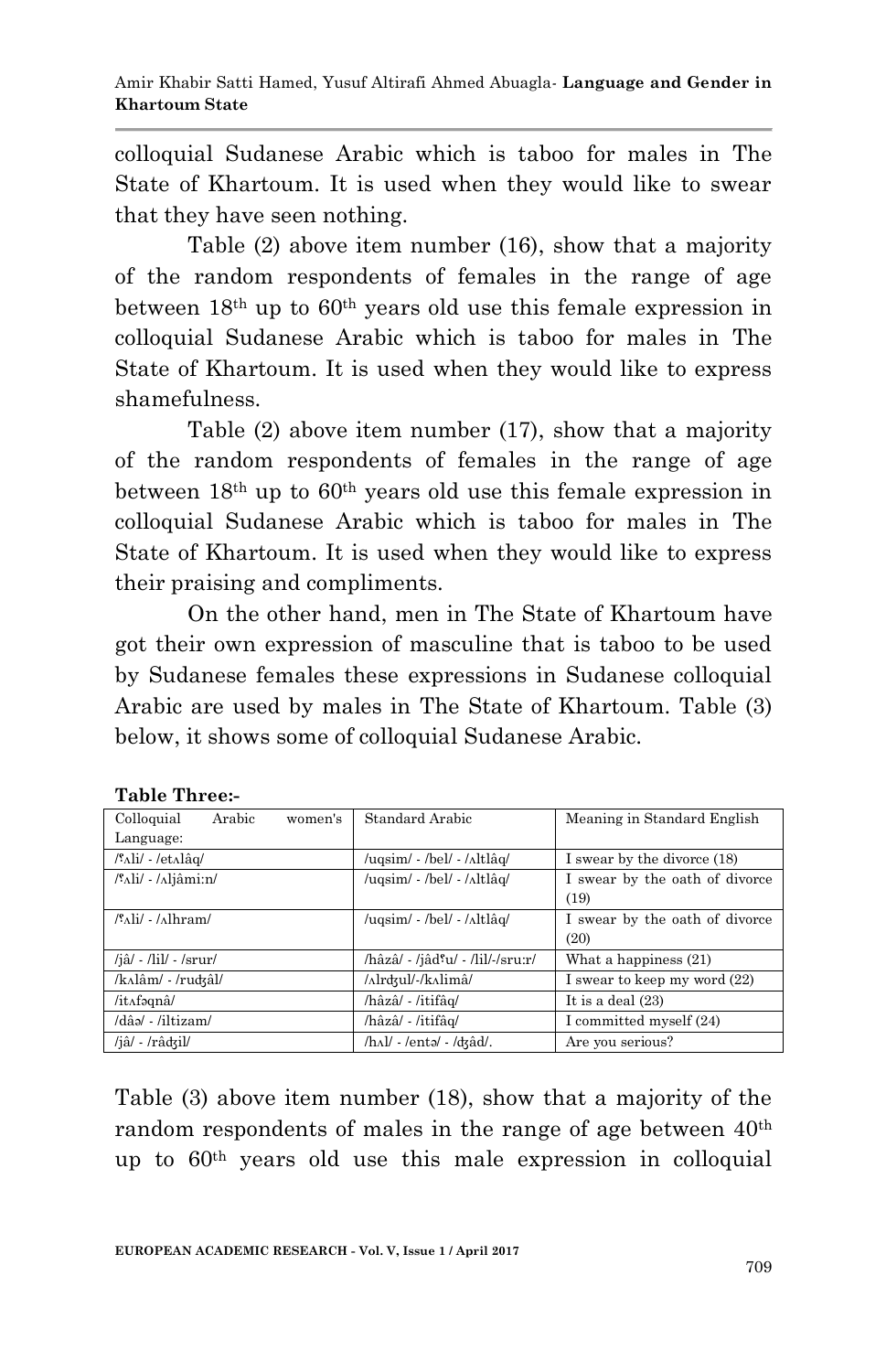Sudanese Arabic which is taboo for females in The State of Khartoum. It is used when they would like to say serious oath.

Table (3) above item number (19), show that a majority of the random respondents of males in the range of age between 40th up to 60th years old use this male expression in colloquial Sudanese Arabic which is taboo for females in The State of Khartoum. It is used when they would like to say serious oath.

Table (3) above item number (20), show that a majority of the random respondents of males in the range of age between 40th up to 60th years old use this male expression in colloquial Sudanese Arabic which is taboo for females in The State of Khartoum. It is used when they would like to say serious oath.

Table (3) above item number (21), show that a majority of the random respondents of males in the range of age between 40th up to 60 years old use this male expression in colloquial Sudanese Arabic which is taboo for females in The State of Khartoum. It is used when they would like to express happiness for certain events.

Table (3) above item number (22), show that a majority of the random respondents of males in the range of age between 40th up to 60th years old use this male expression in colloquial Sudanese Arabic which is taboo for females in The State of Khartoum. It is used when they would like to promise keeping their word.

Table (3) above item number (23), show that a majority of the random respondents of males in the range of age between 40th up to 60th years old use this male expression in colloquial Sudanese Arabic which is taboo for females in The State of Khartoum. It is used when they would like to express their agreement as deal.

Table (3) above item number (24), show that a majority of the random respondents of males in the range of age between 40th up to 60th years old use this male expression in colloquial Sudanese Arabic which is taboo for females in The State of